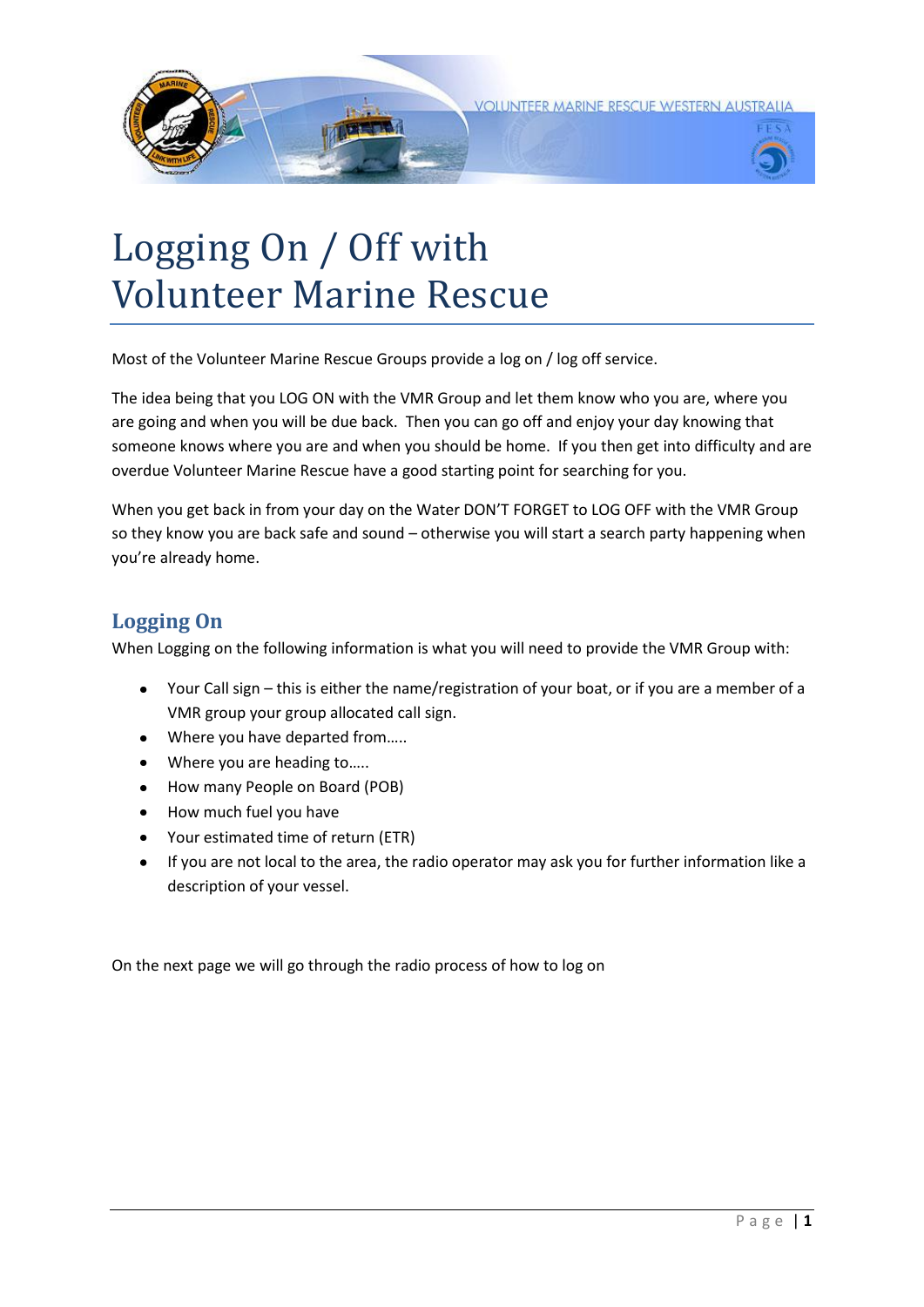An example LOG ON sequence could go something like this:

| <b>Boat Owner:</b>   | <b>VMR619</b><br>This is vessel                                                                                                                                                                                                                                                         | <b>VMR619</b>                                                | <b>VMR619</b>                                                                                                                       |  |  |
|----------------------|-----------------------------------------------------------------------------------------------------------------------------------------------------------------------------------------------------------------------------------------------------------------------------------------|--------------------------------------------------------------|-------------------------------------------------------------------------------------------------------------------------------------|--|--|
|                      | Harlequin<br>Harlequin<br>Harlequin<br>requesting Log on<br>on VHF Channel 21<br>Do you receive? Over                                                                                                                                                                                   |                                                              |                                                                                                                                     |  |  |
| <b>VMR Response:</b> | Harlequin<br>This is<br><b>VMR619</b><br>Over                                                                                                                                                                                                                                           | Harlequin<br><b>VMR619</b><br>Please Proceed with your logon | Harlequin<br><b>VMR619</b>                                                                                                          |  |  |
| <b>Boat Owner:</b>   | <b>VMR619</b><br>This is vessel<br>Harlequin<br>We have departed the town jetty<br>heading out to fish around Goose Island 2 nautical miles<br>south of the inlet<br>There are 3 people on board<br>We have 60 litres of fuel<br>and our estimated time of return is 1500 hours<br>Over |                                                              |                                                                                                                                     |  |  |
| <b>VMR Response:</b> | Harlequin<br>this is VMR619<br>Log on confirmed<br>we have you heading to fish around Goose Island 2 nautical miles<br>south of the inlet.<br>3 persons on board<br>60 litres of fuel<br>and an estimated time of return of 1500 hours<br>Is this correct?<br>Over                      |                                                              |                                                                                                                                     |  |  |
| <b>Boat Owner:</b>   | <i>VMR619</i><br>that is correct<br>Over                                                                                                                                                                                                                                                | Harlequin<br>this is                                         |                                                                                                                                     |  |  |
| <b>VMR Response:</b> | Harlequin                                                                                                                                                                                                                                                                               | this is<br><b>VMR619</b>                                     | Have a good day on the water and we will talk to you on your return<br>This is VMR619 clear and standing by for any further traffic |  |  |